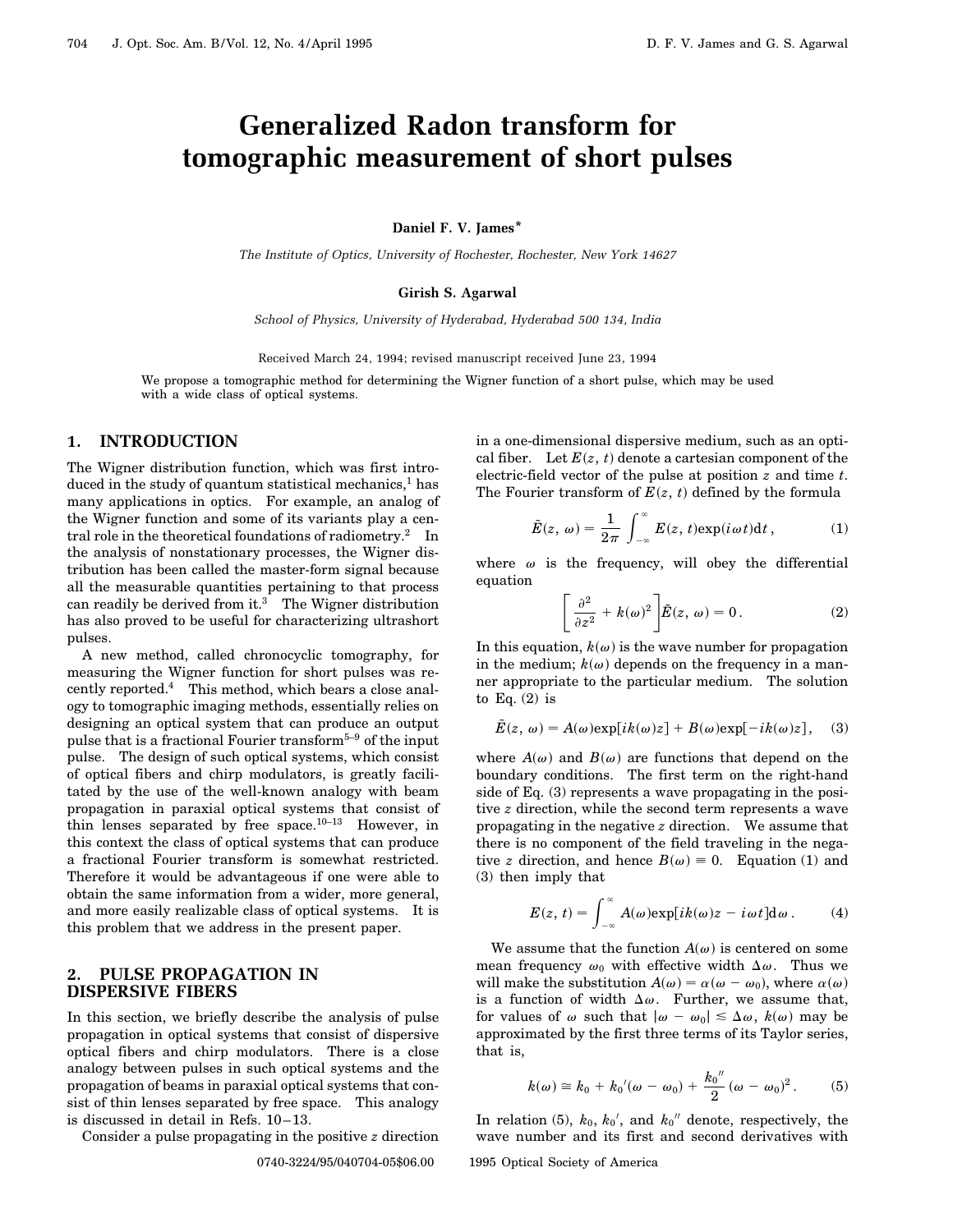respect to  $\omega$ , all evaluated at  $\omega = \omega_0$ . We will neglect the effect of absorption of the medium; consequently, the parameters  $k_0$ ,  $k_0'$ , and  $k_0''$  will all be real. On substituting from relation (5) into Eq. (4), we obtain the following expression for the electric-field component  $E(z, t)$ :

$$
E(z, t) = u(z, t - k_0'z) \exp[i(k_0z - \omega_0t)].
$$
 (6)

In this expression,  $u(z, t)$  is the pulse profile function defined by the formula

$$
u(z, t) = \int_{-\infty}^{\infty} \alpha(\omega) \exp\left(\frac{i}{2} \omega^2 k_0'' z - i \omega t\right) d\omega.
$$
 (7)

From Eq. (6) we see that the phase velocity of the pulse in the dispersive medium is equal to  $\omega_0/k_0$  and that its group velocity is  $(k_0)^{-1}$ , as was to be expected.

From Eq. (7) it follows that the pulse profile function  $u(z, t)$  obeys the following partial differential equation:

$$
i \frac{\partial u(z,\,t)}{\partial z} = \frac{k_0''}{2} \frac{\partial^2 u(z,\,t)}{\partial t^2} \,. \tag{8}
$$

Apart from the constant factors, Eq. (8) is identical to the one-dimensional version of the Schrödinger equation or, alternatively, to the one-dimensional form of the paraxial wave equation. It is this latter fact that underlies the analogy between paraxial beam propagation and dispersive pulse propagation. Solutions to equations such as Eq. (8) are readily obtainable by the use of a propagation kernel.<sup>14</sup> The pulse profile  $u_{\text{out}}(t)$  that will emerge from the end of a length *z* of dispersive optical fiber is related to the profile  $u_{\text{in}}(t)$  of the pulse that was coupled into the fiber by the linear transform

$$
u_{\text{out}}(t) = \int_{-\infty}^{\infty} u_{\text{in}}(t') K_0(t, t') dt', \qquad (9)
$$

where the propagation kernel  $K_0(t, t')$  is given by the formula

$$
K_0(t, t') = \frac{\exp(-i\pi/4)}{\sqrt{2\pi k_0''z}} \exp\left[\frac{-i(t - t')^2}{2k_0''z}\right].
$$
 (10)

This kernel belongs to a class of more general kernels of the form $15$ 

$$
K(t, t') = \frac{\exp(-i\pi/4)}{\sqrt{2\pi B}} \exp\left[\frac{-iAt'^2 - 2tt' + Dt^2}{2B}\right],
$$
\n(11)

where *A*, *B*, and *D* are elements of the matrix

$$
\begin{bmatrix} A & B \\ C & D \end{bmatrix} = \begin{bmatrix} 1 & k_0''z \\ 0 & 1 \end{bmatrix}.
$$
 (12)

The parameter  $C$  in Eq. (12) is defined so that  $AD - CB = 1$ .

Another optical device also commonly employed in experiments with short pulses is the chirp modulator. The effect of such a device is to introduce a quadratic phase modulation into the pulse profile. Thus the pulse profile

 $u_{\text{out}}(t)$  emerging from the chirp modulator is related to the profile function of the input pulse  $u_{\text{in}}(t)$  by the formula

$$
u_{\text{out}}(t) = u_{\text{in}}(t) \exp(-it^2/2k_0''f), \qquad (13)
$$

where  $k_0$ <sup>"</sup> characterizes the dispersion of the identical optical fibers on either side of the chirp modulator and *f* is a parameter that determines the strength of the chirp. Equation (13) can be rewritten in the form of the linear transform

$$
u_{\text{out}}(t) = \int_{-\infty}^{\infty} u_{\text{in}}(t') K(t, t') \mathrm{d}t', \qquad (14)
$$

where the kernel  $K(t, t')$  is given by the formula

$$
K(t, t') = \delta(t - t') \exp(-it^2/2k_0''f)
$$
  
= 
$$
\lim_{\sigma \to 0^+} \frac{\exp(i\pi/4)}{\sqrt{2\pi\sigma}} \exp\left[\frac{i}{2\sigma} (t - t')^2 - \frac{it^2}{2k_0''f}\right]
$$
(15)

(where  $\delta(t)$  is the Dirac delta function). Evidently this kernel is of the form given by Eq. (11), with the parameters *A*, *B*, and *D* now given by the elements of the matrix

$$
\begin{bmatrix} A & B \\ C & D \end{bmatrix} = \lim_{\sigma \to 0^+} \begin{bmatrix} 1 & \sigma \\ -1/k_0''f & 1 - \sigma/k_0''f \end{bmatrix}
$$

$$
= \begin{bmatrix} 1 & 0 \\ -1/k_0''f & 1 \end{bmatrix}.
$$
 (16)

Matrices (12) and (16) correspond to the *ABCD* matrices for optical beam propagation through a distance *z* in free space and to the *ABCD* matrices for passage of a beam through a thin lens, respectively. For this reason, chirp modulators are sometimes referred to as time lenses, where the parameter *f* is the focal length of the lens (see, for example, Ref. 11).

It can be shown that the change in the profile of an optical pulse as it propagates through any lossless optical system that consists of a combination of chirp modulators and lengths of dispersive optical fiber is given by Eq. (14) when the kernel  $K(t, t')$  is of the general form given by Eq. (11). For an arbitrary system, the values of *A*, *B*, *C*, and *D* can be calculated by multiplying together, in appropriate order, the matrices corresponding to the various optical components of the system. The use of *ABCD* matrices to characterize optical-pulse-propagation systems is discussed in more detail in Ref. 12.

## **3. RADON TRANSFORMS AND CHRONCYCLIC TOMOGRAPHY**

The Wigner function associated with the pulse profile  $u_{\text{in}}(t)$  is defined by the formula

$$
W_{\rm in}(t, \omega) = \frac{1}{2\pi} \int_{-\infty}^{\infty} u_{\rm in}^{*} \left(t + \frac{\tau}{2}\right) u_{\rm in}\left(t - \frac{\tau}{2}\right) \exp(i\omega\tau) d\tau.
$$
\n(17)

This representation of optical pulses has many useful applications. Most measurable quantities connected with the optical field can be derived directly from this function. For this reason, this function has been called the master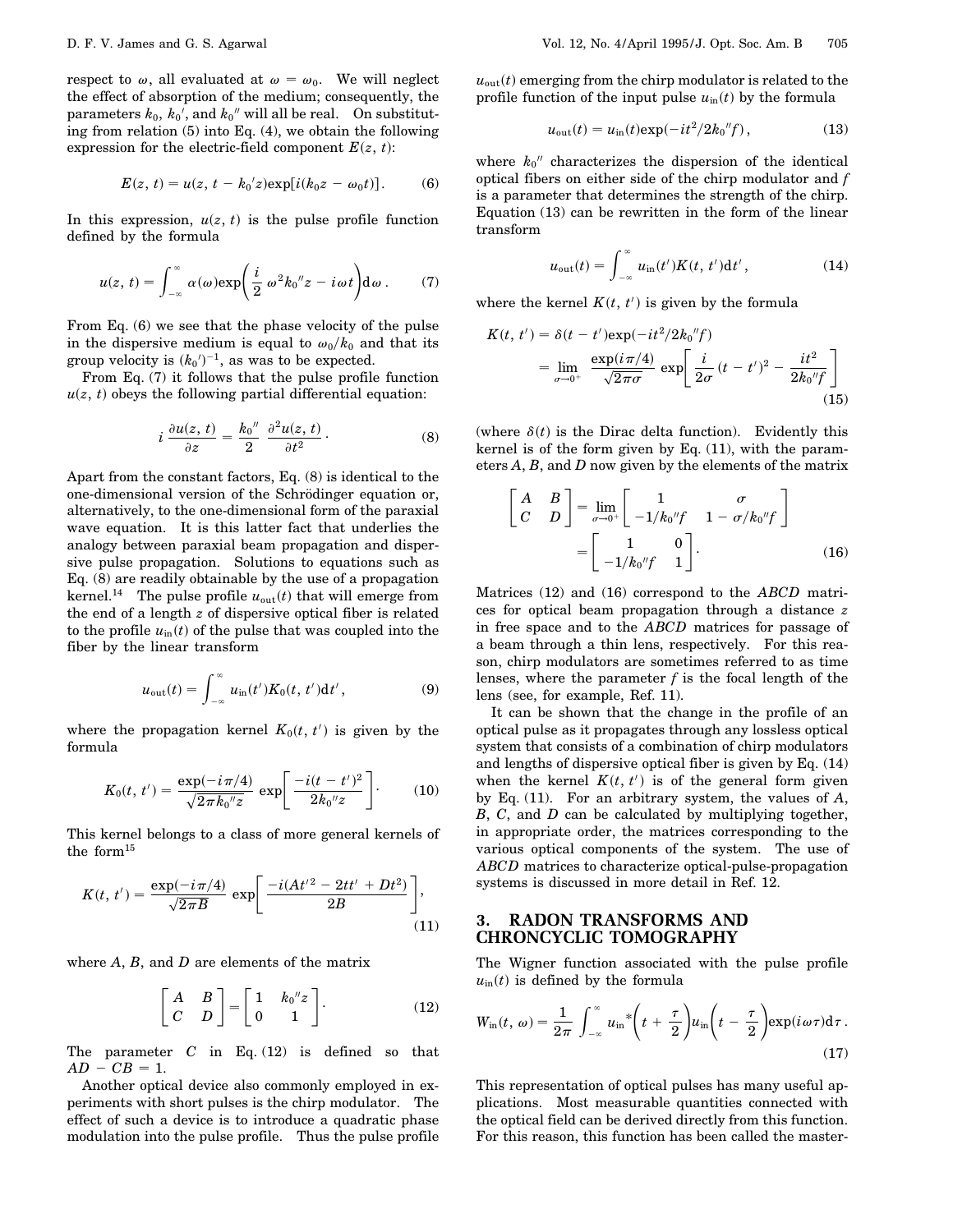form signal.<sup>3</sup> In particular, the intensity profile can be deduced from the Wigner function by the formula

$$
I_{\rm in}(t) = \int_0^\infty W_{\rm in}(t, \omega) d\omega.
$$
 (18)

One can deduce from Eqs. (11), (14), and (17), after some straightforward calculation, that the Wigner function of the output of an optical system that is characterized by an *ABCD* matrix is related to the Wigner function of the input by the expression $16,17$ 

$$
W_{\text{out}}(t, \omega) = W_{\text{in}}(Dt - B\omega, A\omega - Ct). \tag{19}
$$

It follows from Eqs. (18) and (19) that the intensity profile of the output pulse is given by the formula

$$
I_{\text{out}}(t) = \int_0^\infty W_{\text{in}}(Dt - B\omega, A\omega - Ct) \, \mathrm{d}\omega \,. \tag{20}
$$

Recently, a special type of optical system, called a fractional Fourier transform system, has received considerable attention.<sup>5-9</sup> Such a system has a kernel of the form

$$
K_{\theta}^{\text{FracFT}}(t, t') = \frac{\exp(-i\pi/4)}{\sqrt{2\pi\tau^2 \sin \theta}} \times \exp\left\{\frac{i}{2} \frac{\left[ (\cos \theta)t^2 + (\cos \theta)t'^2 - 2tt' \right]}{\tau^2 \sin \theta} \right\},\tag{21}
$$

where  $\theta$  and  $\tau$  are real constants. Comparing Eqs. (11) and (21), we see that the *ABCD* matrix for a fractional Fourier transform system is given by the formula

$$
\begin{bmatrix} A & B \\ C & D \end{bmatrix} = \begin{bmatrix} \cos \theta & \tau^2 \sin \theta \\ -\sin \theta / \tau^2 & \cos \theta \end{bmatrix}.
$$
 (22)

We can see the importance of fractional Fourier transform systems at once by applying Eq. (22) to Eq. (20). It then follows that the intensity profile of the output pulse from a fractional Fourier transform system has the form

$$
I_{\text{out}}^{\text{FracFT}}(t) \equiv \Lambda_{\theta}(t) = \int_0^{\infty} W_{\text{in}}[t \cos \theta - (\omega \tau^2) \sin \theta,
$$
  

$$
\omega \cos \theta + (t/\tau^2) \sin \theta] d\omega.
$$
 (23)

This integral is equivalent to a Radon transform.<sup>18</sup> Methods for inverting the Radon transform  $\Lambda_{\theta}(t)$  are well known from tomographic imaging (see, for example, Refs. 19 and 20). Thus, by measuring the intensity profile of the output pulse from fractional Fourier transform systems [for which the parameter  $\theta$  takes values in the range (0 to  $\pi$ ), one can, by inversion of the Radon transform, obtain the Wigner distribution function of the input pulse. This method, called chronocyclic tomography, was recently proposed for use in connection with short pulses.<sup>4</sup> Practical difficulties nevertheless exist in realizing the fractional Fourier transform for pulse propagation systems. In particular, it is difficult to obtain chirp modulators with the required range of values for the focal length. It is, therefore, of considerable interest to investigate whether it is possible to determine the Wigner distribution of an optical pulse from measurements obtained by the use of more general and more easily realizable optical systems than the fractional Fourier transform systems.

## **4. GENERALIZED RADON TRANSFORM**

Let us consider a general optical system characterized by the parameters *A*, *B*, *C*, and *D*. We will assume that these four parameters are functions of some variable *f*, for example, a focal length of some time lens that forms a part of the system. From Eq.  $(20)$  we see that the intensity profile of the output pulse of such a system is then given by the formula

$$
\Lambda(t,f) = \int_0^\infty W_{\rm in}[D(f)t - B(f)\omega, A(f)\omega - C(f)t]d\omega.
$$
\n(24)

Because of the analogy with Eq.  $(23)$ , we refer to the function  $\Lambda(t, f)$  as a generalized Radon transform of the Wigner distribution function of the input pulse.

The inversion of this generalized Radon transform can be obtained as follows. Consider the one-dimensional Fourier transform of  $\Lambda(t, f)$  with respect to the variable *t*. This function is related to the Wigner function of the input pulse by the formula

$$
\frac{1}{(2\pi)^2} \int_{-\infty}^{\infty} \Lambda(t, f) \exp(-i\xi t) dt = \tilde{W}_{\text{in}}[A(f)\xi, B(f)\xi],\tag{25}
$$

where  $\tilde{W}_{in}(K_1, K_2)$  is the two-dimensional Fourier transform of the Wigner function

$$
\tilde{W}_{\text{in}}(K_1, K_2) = \frac{1}{(2\pi)^2} \iint_{-\infty}^{\infty} \tilde{W}_{\text{in}}(t, \omega) \times \exp[i(K_1t + K_2\omega)] \text{d}t \text{d}\omega.
$$
 (26)

Equation (25) demonstrates that, providing that  $A(f)$ and  $B(f)$  obey certain constraints, the generalized Radon transform contains complete information about the Wigner function. In particular, if the optical system is such that the ratio  $B(f)/A(f)$  can take any possible value in the range  $(-\infty, \infty)$ , then it is possible to invert the Fourier transform in Eq. (26). Formally this inversion is given by the formula

$$
W_{\rm in}(t, \omega) = \iint_{-\infty}^{\infty} \tilde{W}_{\rm in}[A(f)\xi, B(f)\xi]
$$
  
 
$$
\times \exp\{i\xi[A(f)t + B(f)\omega]\} \, d[A(f)\xi] d[B(f)\xi]. \quad (27)
$$

On substituting from Eq. (25) and introducing the parameters  $\xi$  and  $f$  as the variables of integration, Eq. (27) can be rewritten in the form

$$
W_{\rm in}(t, \omega) = \frac{1}{(2\pi)^2} \int_{-\infty}^{\infty} dt' \int_{-\infty}^{\infty} d\xi \int_{f_1}^{f_2} df
$$
  
 
$$
\times \left| A(f) \frac{dB(f)}{df} - B(f) \frac{dA(f)}{df} \right|
$$
  
 
$$
\times \left| \xi | \Lambda(t', f) \exp\{i\xi [A(f)t + B(f)\omega - t'] \}, \right|
$$
(28)

where the limits of integration  $f_1$  and  $f_2$  are chosen so that the ratio  $B(f)/A(f)$  takes on all values in the range  $(-\infty, \infty)$  as *f* varies from  $f_1$  to  $f_2$ .

As mentioned before, this requirement on  $A(f)$  and  $B(f)$  places a restriction on the optical systems that can be employed to realize a generalized Radon transform.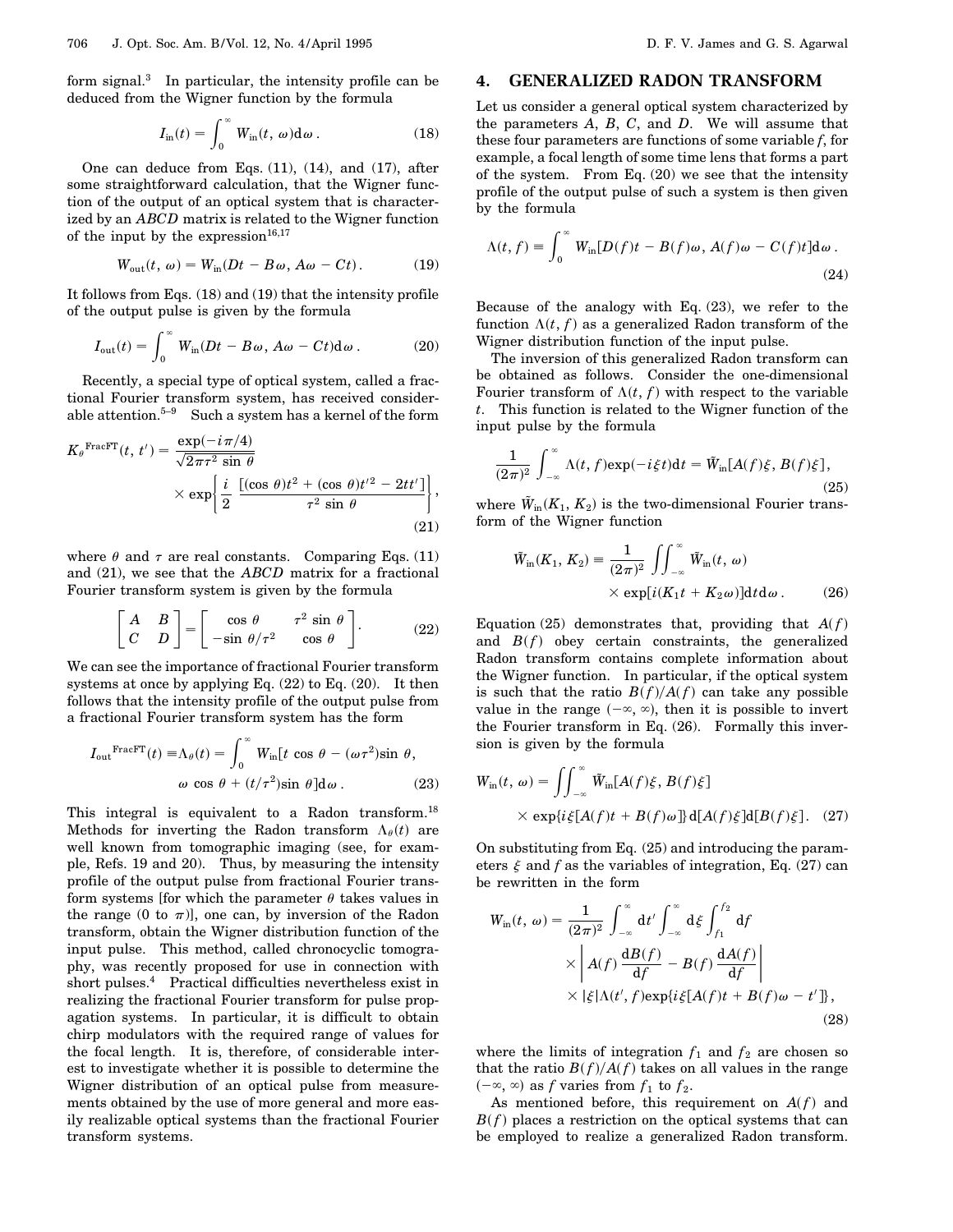$\left( a\right)$ 



Fig. 1. Optical system used in the example of the generalized Radon transform discussed in the text. (a) The optical system for transmission of short pulses is shown symbolically with the thick lines representing lengths of a dispersive optical fiber and the chirp modulators (or time lenses) shown as blocks marked C.M. (b) The equivalent paraxial optical system for beam propagation is shown with a pair of lenses of focal length *f* that are separated from each other and from the input and the output planes by the distance *z*, as shown. The lengthening of the time width of the optical pulse as it propagates through the system in (a) is mathematically analogous to the broadening of an optical beam as it is diffracted through the system in (b).



Fig. 2. Variation of the ratio  $B(f)/A(f)$ , with the focal length *f* for the optical system shown in Fig. 1.

Consider, for example, the optical system as shown in Fig. 1. For this system, the *ABCD* matrix is

$$
\begin{bmatrix}\nA(f) & B(f) \\
C(f) & D(f)\n\end{bmatrix}
$$
\n
$$
= \begin{bmatrix}\n(z/f)^2 - 3z/f + 1 & k_0''z[(z/f)^2 - 4z/f + 3] \\
(z/f - 2)/k_0''f & (z/f)^2 - 3z/f + 1\n\end{bmatrix}.
$$
\n(29)

The variation of the ratio  $B(f)/A(f)$  with the focal length *f* is plotted in Fig. 2. It is straightforward to see that, as required, the ratio  $B(f)/A(f)$  takes all possible values as required, the ratio  $B(f)/A(f)$  takes all possible values<br>in the range  $(-\infty, \infty)$  as f varies from  $(3 - \sqrt{5})z/2$  to in the range  $(-\infty, \infty)$  as *f* varies from  $(3 - \sqrt{5})z/2$  to  $(3 + \sqrt{5})z/2$ . The inversion formula is therefore given by the expression

$$
W_{\rm in}(t, \omega) = \frac{k_0''}{(2\pi)^2} \int_{-\infty}^{\infty} dt' \int_{-\infty}^{\infty} d\xi \int_{0.382z}^{2.618z} df\left(\frac{z}{f}\right)^2
$$
  
 
$$
\times \left[ \left(\frac{z}{f}\right)^2 - 4\left(\frac{z}{f}\right) + 5 \right]
$$
  
 
$$
\times |\xi|\Lambda(t', f) \exp\{i\xi[A(f)t + B(f)\omega - t'\},
$$
  
(30)

where  $A(f) = (z/f)^2 - 3z/f + 1$  and  $B(f) = k_0''z[(z/f)^2 - 1]$  $4z/f + 3$ . This example illustrates that it is theoretically possible to obtain the Wigner distribution tomographically from a simple, easily manipulated optical system.

The chirp modulation of optical pulses is commonly performed by an electro-optic device. For such devices, the focal length *f* is given by the formula

$$
f = (k_0'' \Phi_0 \overline{\omega}^2)^{-1}, \qquad (31)
$$

where  $\Phi_0$  is the amplitude of the phase modulation and  $\overline{\omega}$  is the electrical modulation frequency. If we employ lengths of dispersive fiber for which  $k_0$ " $z = 10^{-21} s^2$  and we assume that  $\overline{\omega} = 10$  GHz, then the above arguments show that a complete reconstruction of the Wigner distribution of the pulse can be obtained (by the use of the system shown in Fig. 1), if it is possible to vary  $\Phi_0$  between the values 3.82 and 26.18 rad. Numerical implementation of the inverse of Eq. (30) should not pose a serious challenge, as one can adapt existing algorithms developed to invert radon transforms.

Recently, several methods were proposed for reconstructing two-dimensional field correlation functions in some plane from measurements of the intensity of the field radiated by secondary sources.<sup>21-23</sup> Because of the analogy between paraxial propagation and dispersive pulse propagation, the method that we propose in this paper can be extended to two-dimensional paraxial optical systems.

## **ACKNOWLEDGMENTS**

The authors thank Dave Fischer, Greg Forbes, Ian Walmsley, Weijian Wang, and Emil Wolf for useful discussions and helpful comments. Some of the work described in this paper was performed when D. F. V. James was visiting the School of Physics at the University of Hyderabad. He expresses his thanks for the hospitality extended to him there by the faculty, students, and staff.